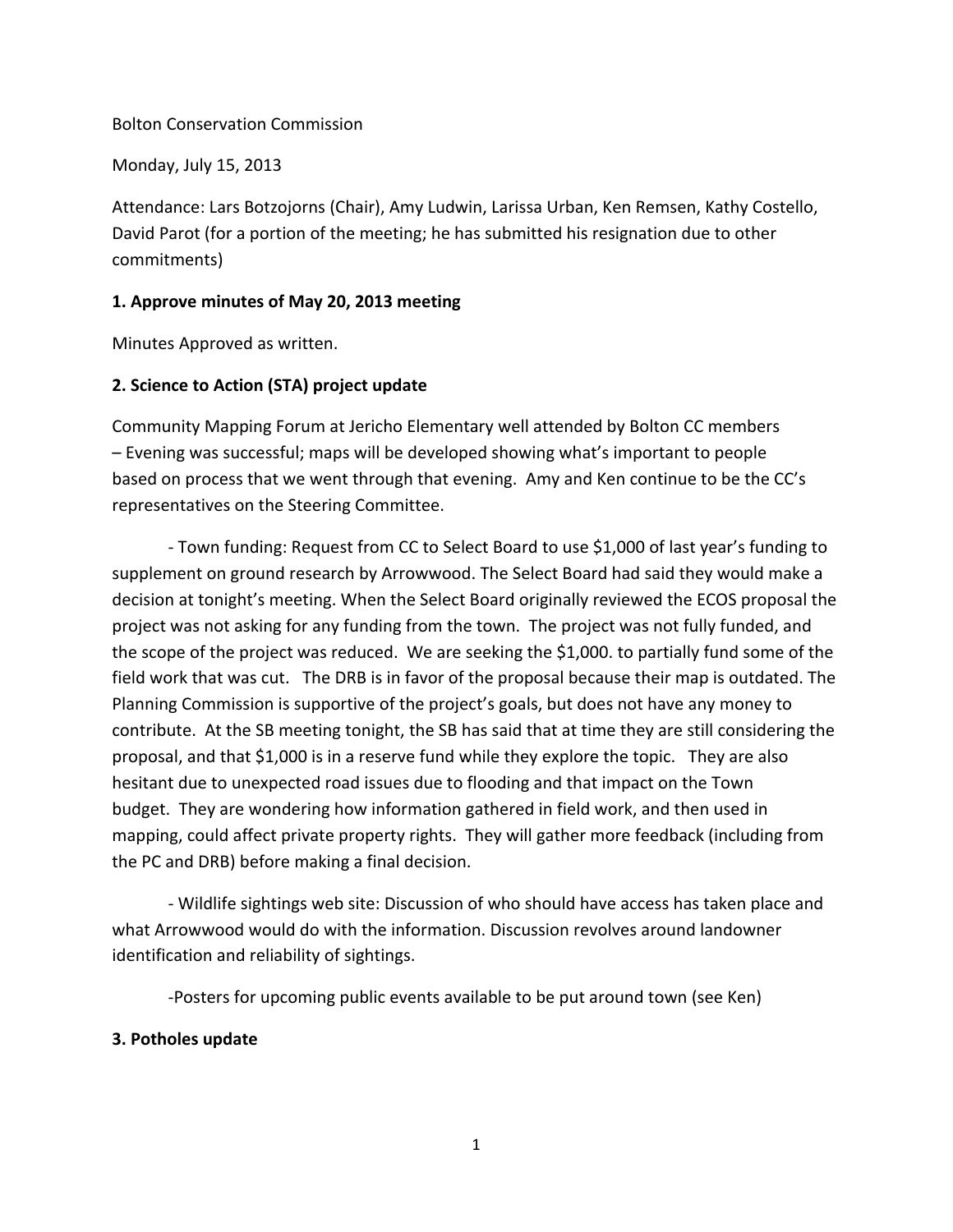Lydia of VRC said she would contact the private landowner but Lars has not heard anything. The Select Board has said they don't want to deal with the issue at the present time beyond encouraging law enforcement checks and maintaining the towing policy on the Access Road. Lars, Andrew Pond, and Ron Lafreniere have met to discuss the issue and Andrew expressed interest in serving on a subcommittee to gather user data this summer. Kathy is willing to check in with Lydia and Andrew to see what the latest thoughts are about the parking use and monitoring. The plan is to keep the Select Board updated on any discussions that take place.

## **4. State Lands planning – Bolton Backcountry parcel**

Larissa had contacted Gary Sawyer (state forester) about becoming involved in the planning process. The acquisition went through about a month ago. The Bolton parcel is being incorporated into the existing Mt. Mansfield State Forest plan for now. Larissa hopes to get more details from Gary and will continue to be the CC's liaison with the Department. The Green Mt. Club and Catamount Trail will also be involved. Larissa will check with Amy Grover to see what state land management plans are on file at the Bolton town office.

# **5. Bolton Valley 4X4 Center Master Plan update**

Suggestion was made by David for a CC member to be given a tour of the 4 X 4 facility to see potential impacts (esp. to high elevation and other sensitive habitats, run-off) first hand. There is some question about land ownership; the 4X4 Center may not own all the land they are using; they may be leasing from Bolton Valley. They are asking for permission to do some expansion in the next three years. Lars will take this over and ask Steve McLeod if he is also interested in being involved. There was general discussion about the amount of environmental impact to the Joiner Brook watershed from all development. The CC will be in close contact with the DRB on this issue.

## **6. Preston Pond Management Plan update**

Not much to report. We are not ready to approve the plan. Lars has contacted VAST to get their input on the plan. The issue that is not resolved is rock climbing. Promoting it on town property can raise the liability risk; does it increase risk if rock climbing is listed as an allowed use in the Preston Pond plan? Lars has asked Ron for an opinion on this issue (the issue also came up a few years ago when CRAG-VT purchased the Upper West cliffs). CRAGVT has been a responsible partner in use of land.

Quinn Keating has been active in working on the land. He has purchased some wood for new signs and is working on trails. Quinn and Lars are working on the trail management plan.